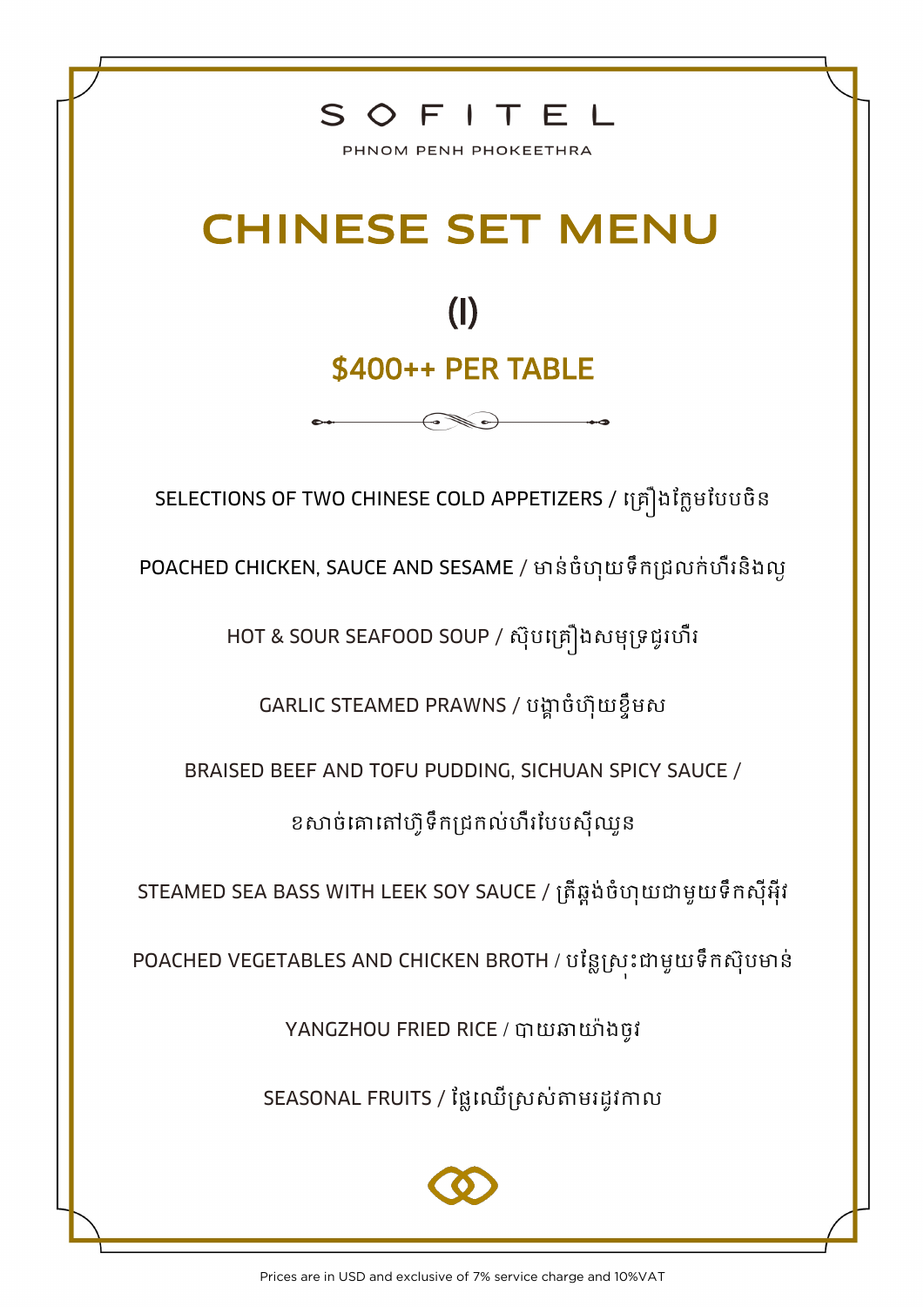

PHNOM PENH PHOKEETHRA

## CHINESE SET MENU

## (II)

## \$450++ PER TABLE

 $\leftrightarrow$ 

SELECTIONS OF TWO CHINESE COLD APPETIZERS / គ្រឿងក្លែមបែបចិន

ROASTED DUCK HONG KONG STYLE / ទាខ្ទៃហុងកុង

DOUBLE-BOILED DUCK CORDYCEPS FLOWER SOUP / ស៊ុបទាជាមួយផ្សិតចិន

DEEP-FRY PRAWN WITH FRAGRANT SALT PEPPER / បង្គាប់ំពងគ្រេច

SAUTÉED KALE, WITH GINGER SAUCE / ឆាដើមខាត់ណាទឹកជ្រលក់ខ្ញី

STEAMED SEA BASS IN FRESH CHILI SAUCE / គ្រើឆ្លង់ចំហុយជាមួយទឹកជ្រលក់ហឹរ

BRAISED BEEF SLICE SICHUAN SPICY SAUCE / ខសាច់គោទឹកជ្រលក់ស៊ីឈួន

YANGZHOU FRIED RICE / បាយឆាយ៉ាងចូវ

CHILLED RED BEAN PASTE WITH SWEET DUMPLING / បង្អែមបាញ់ជនឿកស្នួលសណ្តែកក្រហម

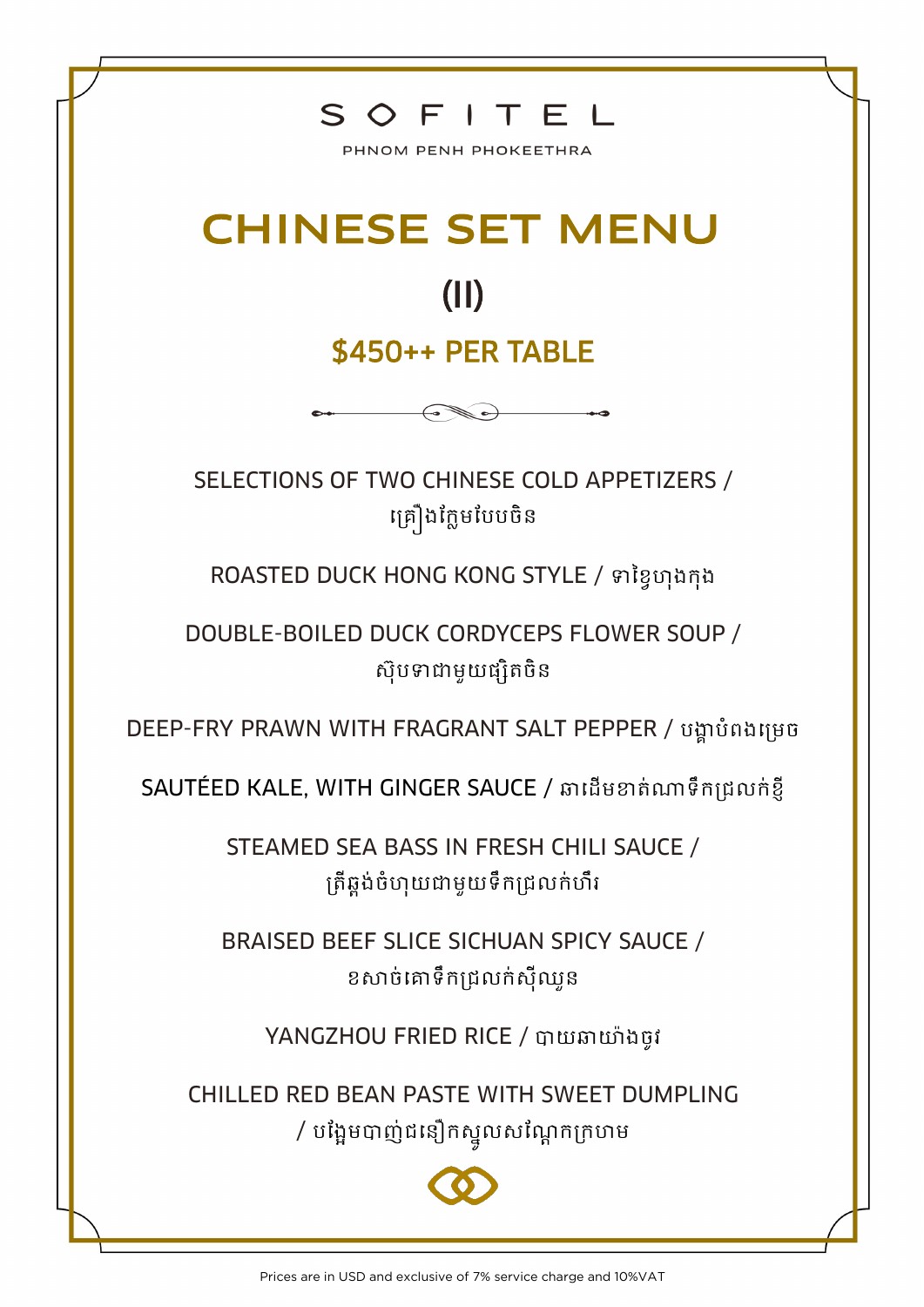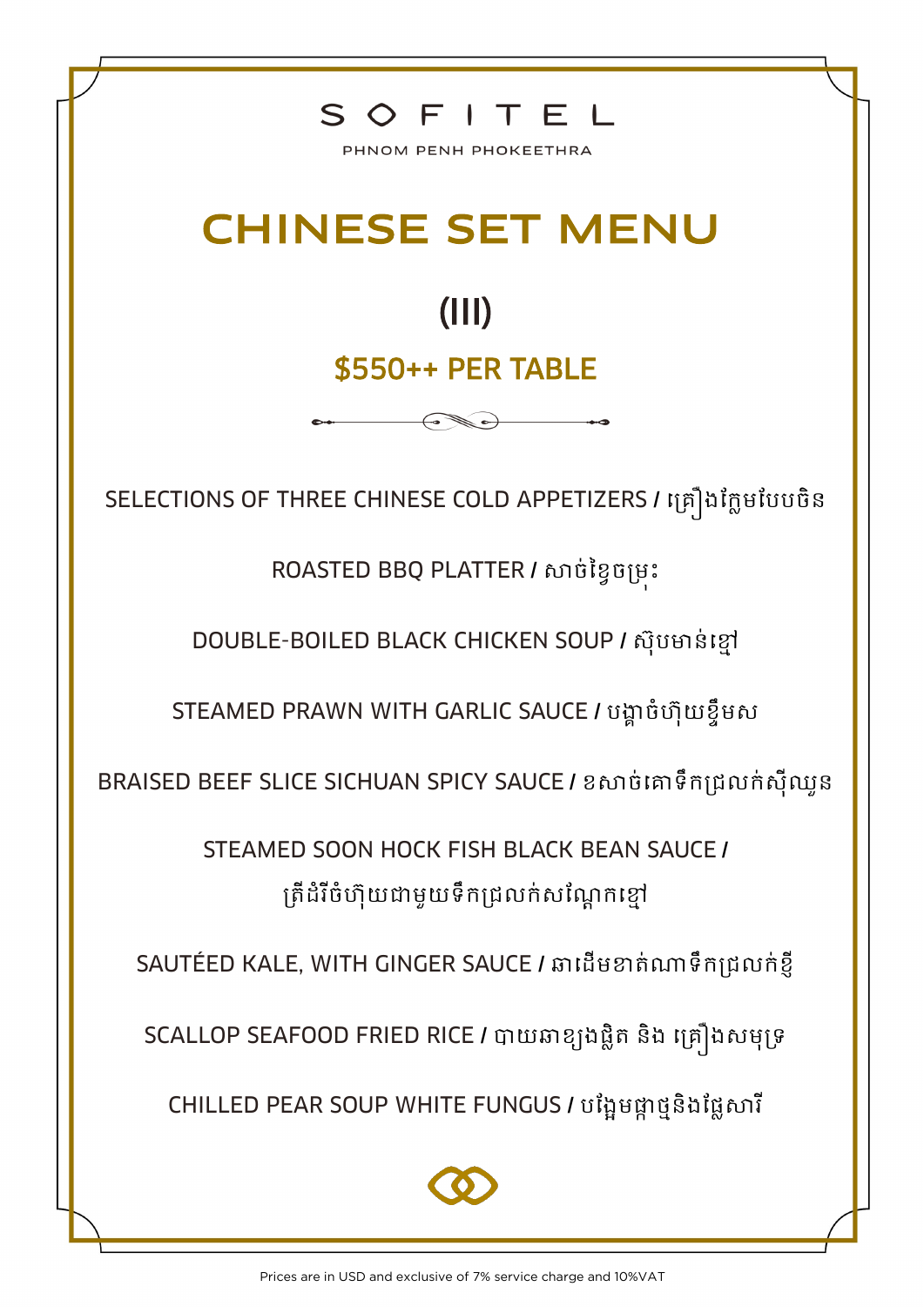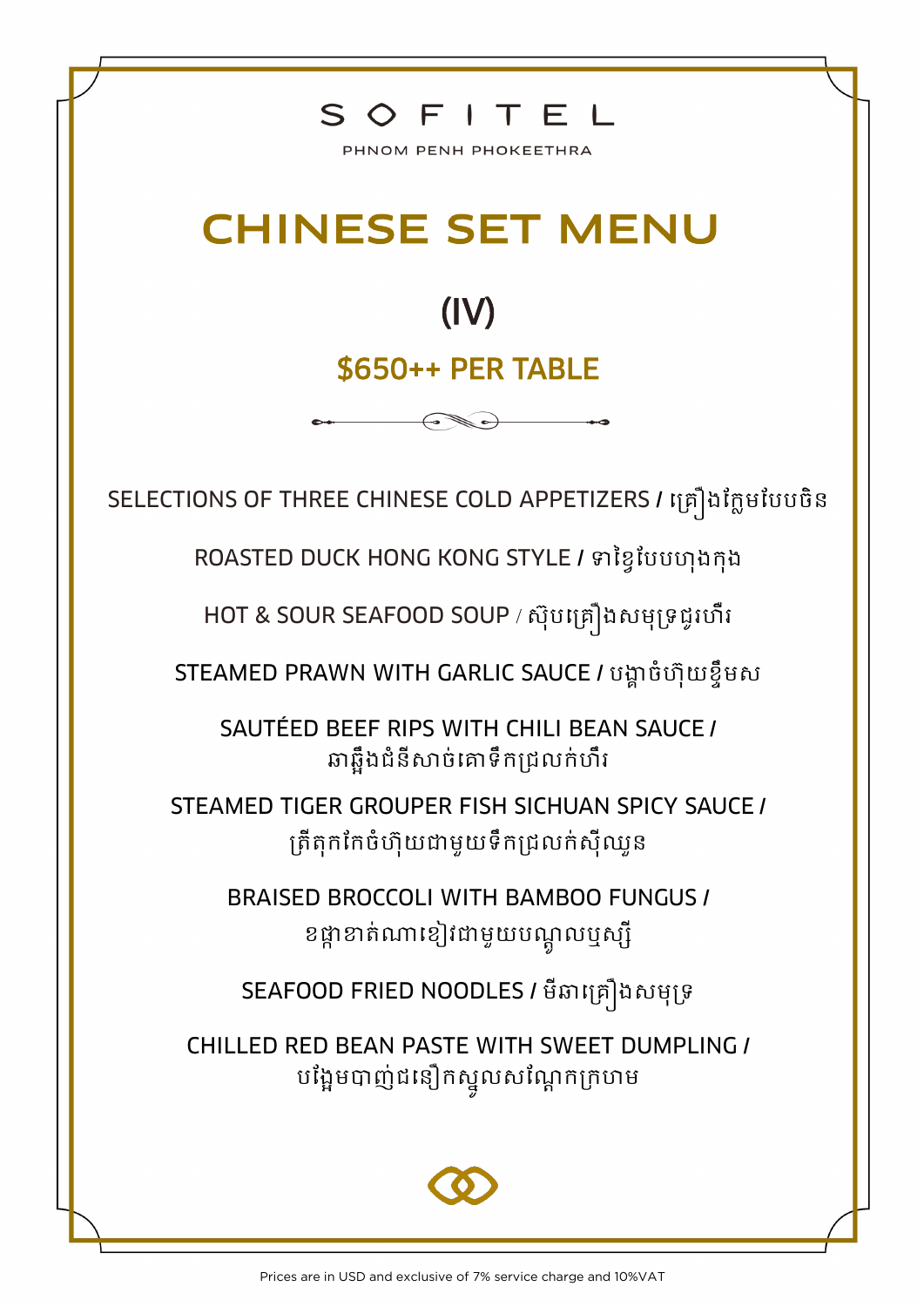

PHNOM PENH PHOKEETHRA

## CHINESE SET MENU (IV) \$750++ PER TABLE

SELECTIONS OF FOUR CHINESE COLD APPETIZERS **/** គ្រឿងក្លែមក្ែែចិន ROASTED CHICKEN WITH FRAGRANT SPICE / មាន់ដុតជាមួយទឹកជ្រលក់ហឺរ DOUBLE-BOILED PIGEON AND GINSENG SOUP **/** ស ុែ្ាែចំហ ុយយិនសុិន

SAUTÉED SCALLOPS WITH XO SAUCE **/** ឆាខ្យងលែិរ ទឹល្រលល់អុិចអូ

BRAISED SPINACH WITH CRAB & CHICKEN BROTH **/** ឆាលទ៊ីជាមួយសាច់កាែ ម និង ទឹកស៊ុបមាន់

> BRAISED BEEF RIB IN BONE OYSTER SAUCE **/**  ខឆ្អឹងជំនីសាច់គោជាមួយទឹកប្រេងខ្យង

DEEP-FRIED TIGER GROUPER LEEK SOY SAUCE **/**  ្រ៊ីរុលក្លែំពងជាមួយទឹលសុ៊ីអុ៊ីវ

SAUTÉED KALE, WITH GINGER SAUCE / ឆាដើមខាត់ណាទឹកជ្រលក់ខ្ញី

FRIED RICE WITH CHINESE SAUSAGE **/** បាយឆាសាច់្លល

CHILLED MANGO SAGO CREAM WITH POMELO **/**  បង្អែមស្វាយជាមួយសាគ្<mark>វ</mark>និងក្រូចថ្លុង